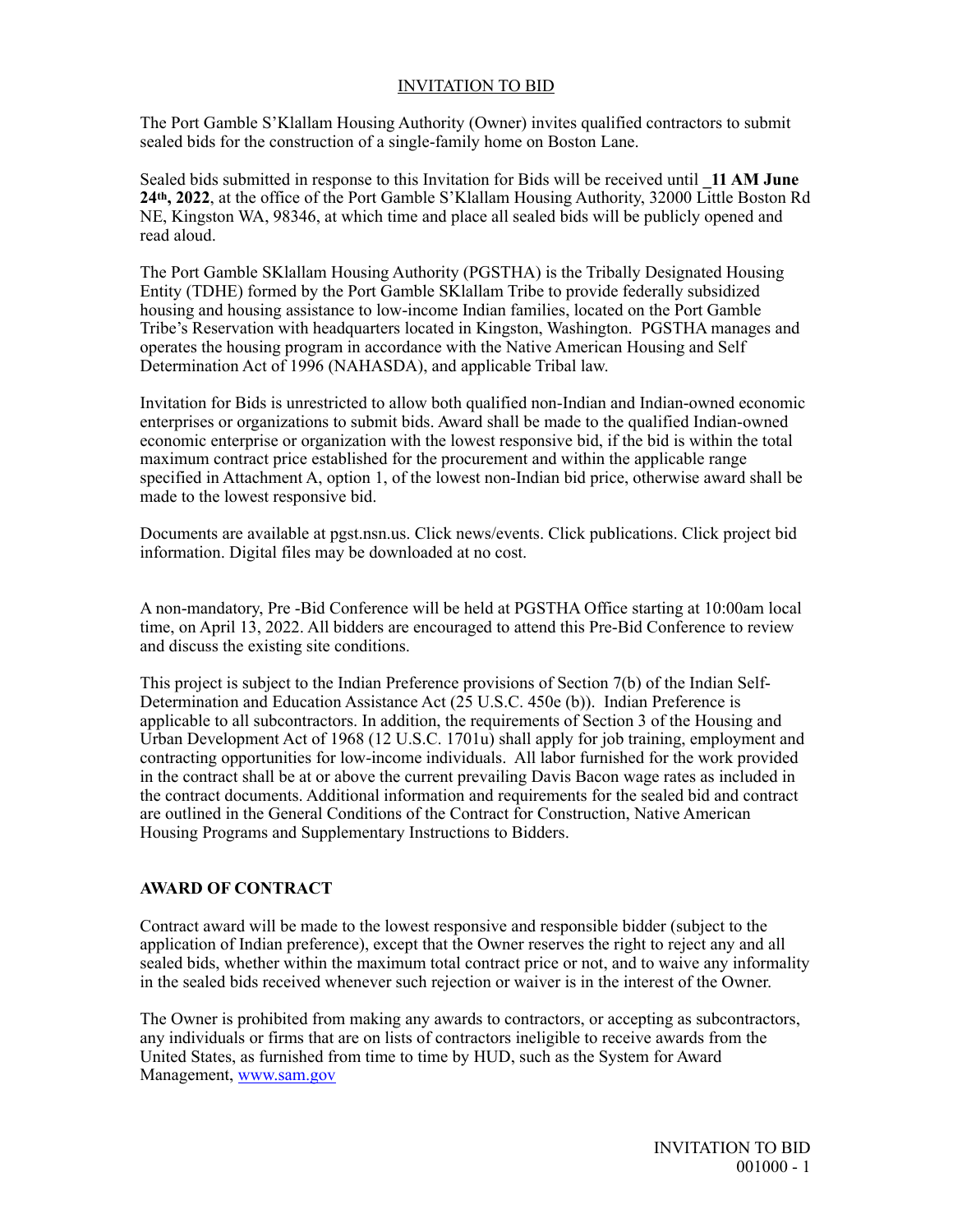The Owner also reserves the right to reject the sealed bid of any bidder who has previously failed to perform properly, or to complete on time, contracts of a similar nature; who is not in a position to perform the contract, or who has habitually and without just cause neglected the payment of bills or otherwise disregarded his obligations to subcontractors, material suppliers or employees.

The Owner also reserves the right to cancel this procurement based on the determination, at the Owner's sole discretion, that continuing is not in the best interest of the Owner. Finally, proceeding on this project is contingent upon the Owner securing the necessary funds to move forward. Therefore, the Owner reserves the right to cancel any contract executed pursuant to this procurement prior to issuing the Notice to Proceed, at no cost to the Owner, if the Owner determines, at the Owner's sole discretion, that the necessary funding for the Project has not been secured.

## **PGST HOUSING AUTHORITY**

BY: Kara Horton, Executive Director, PGSTHA